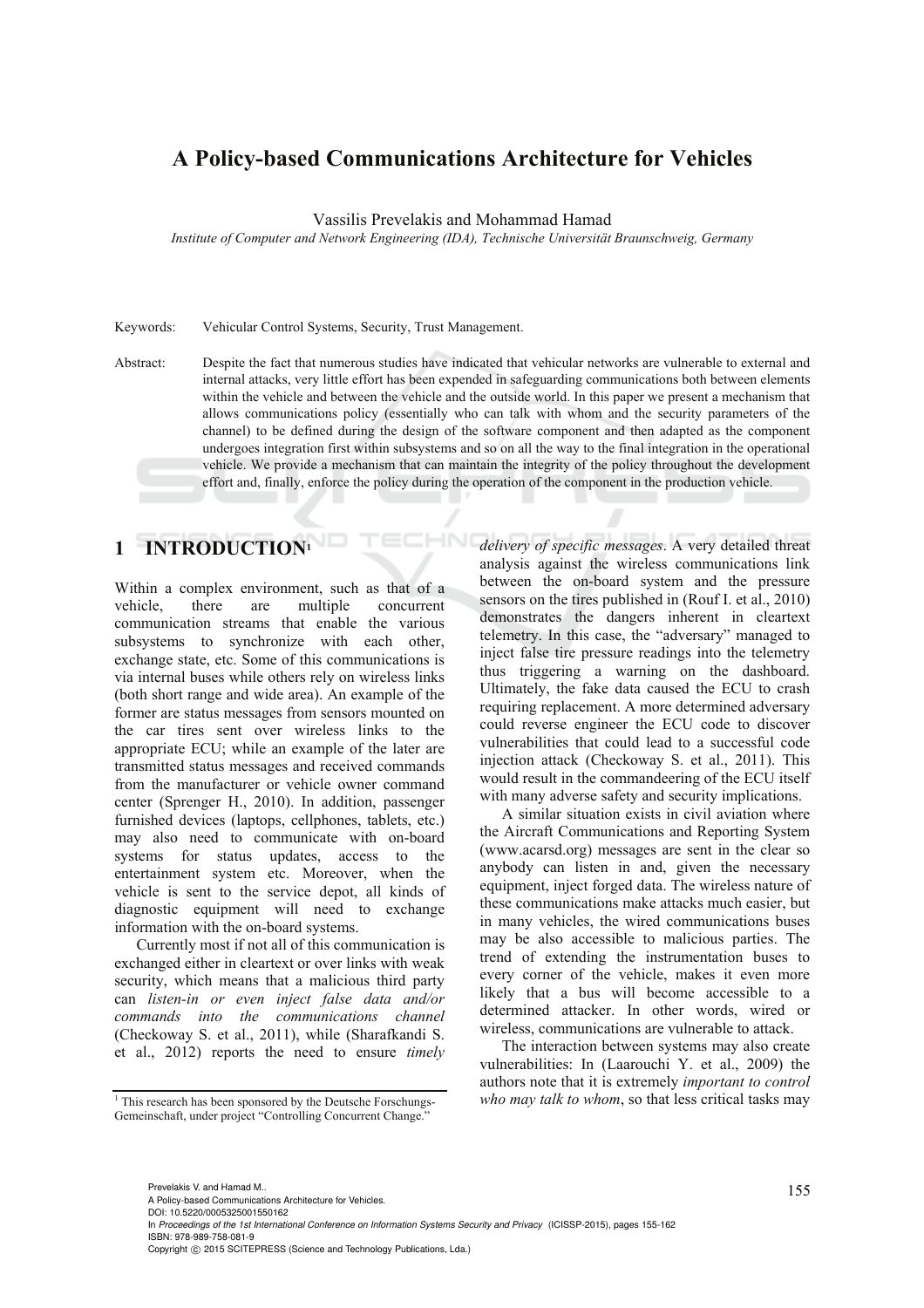not interfere with more critical ones. Matters are further complicated by the sharing of communication buses by applications of mixed criticality and or security, ranging from the mundane (such as courtesy lights) to safety critical (such as stability control and braking). These concerns extend to civil aviation as well. For example the US Federal Aviation Administration expressed concerns about the fact that there exists connectivity between "*passenger domain computer systems [and] airplane critical systems and data networks*." (Federal Register, 2008)

While there are still few actual attacks, the ease with which researchers have managed to exploit vulnerabilities in vehicular platforms has made evident the need for increased vigilance. Borrowing from legacy networks researchers have suggested the well tried methods of protection, such as firewalling (Keromytis A. et al., 2007), Intrusion Detection monitors (Muter M., 2009), and so on. However, none of these techniques addresses the root problem of these vulnerabilities, namely that the basic design of the internal network allows anybody to talk to anybody else. Even in cases where there are multiple networks, bridged by specific ECUs, actual attacks have demonstrated that such bridges offer only nominal resistance to attackers (Eckert C et al., 2013).

On the other hand, trying to impose a comprehensive system to control communications within the vehicular platform using traditional techniques, such as packet filters on all ECUs is guarantied to cause configuration problems both during initial integration, but also during the upgrades throughout the lifetime of the platform. The reason is that static access control matrices are not effective in a changing environment and must be augmented either by update procedures (e.g. during reconfiguration) or by a more flexible mechanism. Moreover, as the number of ECUs increases, so does the number of the filters that must be configured on each ECU. Clearly this does not scale well, and is likely to lead to configuration errors that may stop the vehicle from functioning as intended, or, worse, create vulnerabilities that a potential attacker can exploit.

In addition to access control, we must also consider what type of security protection we must grant the various communications links (Laarouchi Y. et al., 2008). The resource-constrained nature of embedded environments, and the time-critical nature of some of these communications implies that we need to be more selective in the type of protection we apply to these links (Mahmoud B. et al., 2010).

Moreover, traditional algorithms may be too resource hungry and could be replaced by low latency, low power ones such as elliptic curve cryptography or compressed certificates (Olive M., 2001).

A technique called the "distributed firewall" (Ioannidis S. et al., 2000) whereby security policy is defined centrally and distributed to all computing platforms in the network offers great promise in achieving the goal of total control over all communication links. The key differentiation between the distributed firewall and the installation of packet filters on every ECU is that in the latter case there is no easy way to specify the security parameters of the communications links and that the packet filters must be installed in each ECU separately,. In the case of the distributed firewall, the security policy is centrally managed and can accommodate link security parameters.

Nevertheless, creating this security policy is a very difficult task requiring detailed knowledge of possible communication paths between all possible components of the system, making system evolution (whereby such interactions may change), labor intensive and error prone.

Our approach is to integrate the evolution of the security policy into the software development workflow, allowing the policy to adapt to changing circumstances during development, integration and maintenance, so that on one hand the intentions of the initial designer are preserved, while, on the other hand, the policy is customized to the requirements of the actual operational platform.

For example, the designer of a subsystem may require a communications link to, say, a temperature sensor, and include appropriate policy to this effect. Latter, when this subsystem is integrated into a vehicular platform, the basic policy may be augmented by the system designer. For example, depending on the way the particular subsystem is integrated into the overall architecture, certain aspects of the communication policy (such as link integrity, privacy, priority) may need to be specified. Later on during final integration the policy will be further refined to include the actual parameters that define the communications link (e.g. source and destination addresses, integrity and/or encryption algorithms, authentication methods and so on).

However, this is not sufficient as adaptations to the policy may subvert it, or may misinterpret assumptions made earlier on in the development process. We, therefore, require that policy is protected from design all the way to the actual platform. In order to achieve this, we created a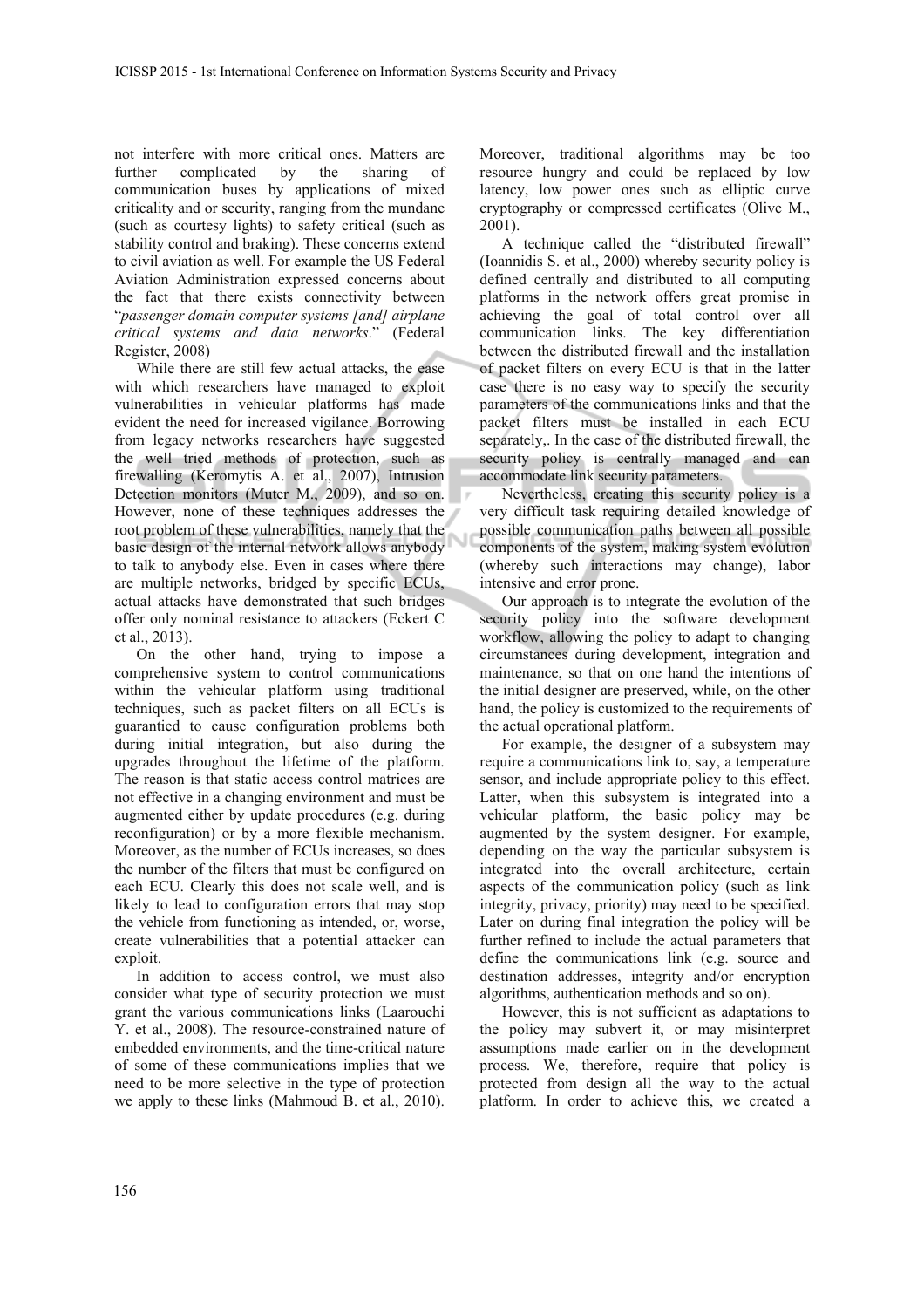

framework that protects via a trust management  $ENC$ mechanism the initial policy and its refinements at every stage in the development process. In this way, at each level, policy may be adapted only in the manner that the original designer envisioned thus ensuring that the original design assumptions are maintained. Moreover, mechanisms running on the actual platform can verify that the supplied policy conforms with the initial design policy and may use it automatically to decide whether communication requests should be allowed to go through, or be denied as inconsistent with the security policy.

We achieve this by encoding the various policy statements and their refinements into trust management credentials that are signed by the competent authority: at the design level, the original policy credential is signed by the designer (or actually by the key of the company that designs the component), then the credentials that refine the policy at the implementation level are signed by the company (or team) that implements the component, and so on all the way to the actual integration of the component to the target platform, where the final platform-specific policy statements are signed by the team that performs the final integration. We thus have a chain of credentials that transfer trust from the original designer to the policy enforcement engine on the platform which decides whether to allow communication requests to go through.

In the following section we analyze how we implemented this framework though the use of an actual subsystem used in a test vehicle.

# **2 PRINCIPLES OF OPERATION**

In this section we use a vehicle headlight control scenario to describe the interaction of various components and the formulation and refinement of communications policy from initial design to final integration.

#### **2.1 Scenario**

Our sample configuration uses a subsystem, found in practically every road vehicle, that controls the operations of the vehicle's headlights. We have chosen this example because it is based on a function most readers will be familiar with and which requires multiple communications paths to be established, both within the subsystem and between the subsystem and other subsystems of the vehicle. It consists of (a) the *headlights circuit breaker* that controls power to the headlight lamps, (b) an *ambient light sensor*, used for the automatic activation of the headlights and to detect lamp failure, (c) the *headlight mode switch* usually placed on the steering wheel that allows the driver to select the mode of operation of the headlights (on, off, auto), (d) the *headlights indicator*, which is a visual indicator to the driver that the headlights are powered on, and (e) the *headlights failure indicator*, which is another visual indicator that tells the driver that there is a problem with the headlights. Although these functions can be aggregated in one or two ECUs, we will assume a more distributed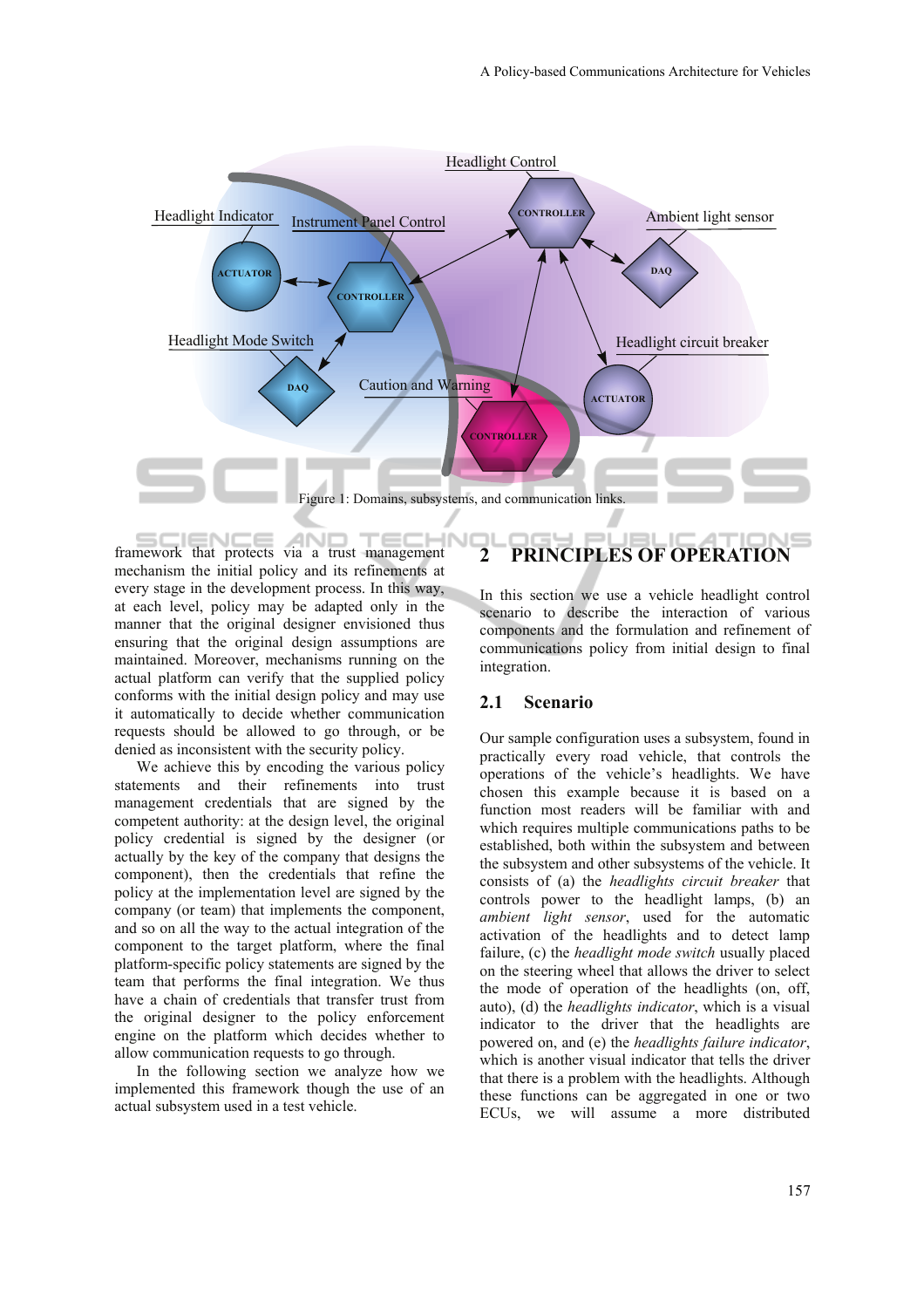configuration to allow us to show the communication paths.

The *headlights subsystem* includes the headlights controller, the ambient light sensor and the headlight circuit breaker, while there are two more subsystems, the *Instrument Panel subsystem* which includes the controller of the instrument panel and associated indicators, switches etc., and the *Caution and Warning subsystem* which displays various messages regarding the status of various components in the vehicle. While both of these two subsystems typically contain numerous components, in order to keep the example simple, we show only the elements that are relevant to our scenario and assume that the Caution and Warning subsystem has a built-in display for its messages, so it does not need to communicate with any other devices within its domain.

| vendor id == "ACME INSTRUMENTS"            |
|--------------------------------------------|
| src device name == "headlight control"     |
| dst device name == "ambient light sensor"  |
| src device type == CONTROL PLATFORM        |
| dst device type == LIGHT SENSOR            |
| connection type == HP2HP<br># host:port to |
| host:port                                  |
| security level >= SL INTEGRITY # link must |
| offer at least integrity                   |

Figure 1 shows the interactions between the headlights subsystem and the other two subsystems in our sample configuration. Let us assume that the driver wants to turn on the headlights. She moves the *headlight mode switch* to the "on" position. This is detected by the *Instrument Panel* controller which in turn signals the headlight controller to turn on the headlights. The headlight controller commands the headlight circuit breaker to provide power to the headlights. It then signals the Instrument Panel controller that its instruction has been executed, which then instructs the headlight indicator to show that the headlights have been enabled. While the headlights are turned on, the headlight controller periodically checks the ambient light detector to confirm that the headlights actually provide light. If the ambient lights sensor reports a low light condition, then the headlight controller will assume that the headlights are malfunctioning and signal the Caution and Warning controller to report the failure.

#### **2.2 Security Policy Design**

In Figure 1 we see the three domains of authority in our example (*Headlight control*, *Instrument Panel control*, and *Caution and Warning*). Communication links inside each domain of authority are under the

control of the designer of each subsystem and are fairly easy to define. However, communication links that span domains, are quite complex since they join components or subsystems that are potentially designed by different teams, or even provided by different vendors.

Each subsystem has its own separate security policy to handle internal communications and a template policy for the external communications. For example a typical policy for the communications link between the *headlight controller* and the *ambient light sensor* would be:

The purpose of this policy fragment is to allow a device of type CONTROL\_PLATFORM to talk to another device of type LIGHT\_SENSOR. The policy as it stands would imply that both devices are standalone (i.e. that each is a separate host in the network). However, at design time we generally do not know whether a particular sensor, or actuator will be standalone, or whether it will be integrated within a larger controller. This will be determined later on during integration. So we need to be able to allow our policy to work even when the sensor is grouped with other sensors in a data acquisition module, or in a more powerful ECU. We, therefore, define a hierarchy of device classes and allow subsequent policy statements to map specific device types to more general types, as long as they belong to the same path within the device class hierarchy.

In Figure 2 we see an example of such a class hierarchy whereby the most general element is the MASTER ECU. From there we can see a path that includes the local control platform (SEC\_ECU), the Data Acquisition Platform (DAQ), and finally the LIGHT SENSOR device. This classification enables us to refine policy, so that a group of sensors in a DAQ platform can use policies such as the one above to communicate with their respective controllers.

In the above policy we also see that we specify some of the link parameters, which in this case is the security level. We use the " $\geq$ " expression to indicate that we require at least link integrity protection, but we can accept higher security levels, such as one that offers privacy as well as integrity.

Finally the HP2HP designation for the connection type specifies that we want the communication link to be between the two services (the controller and the sensor) and we will not accept to share a communication link with other services (Figure 3, top). In cases where the designer wants a lower level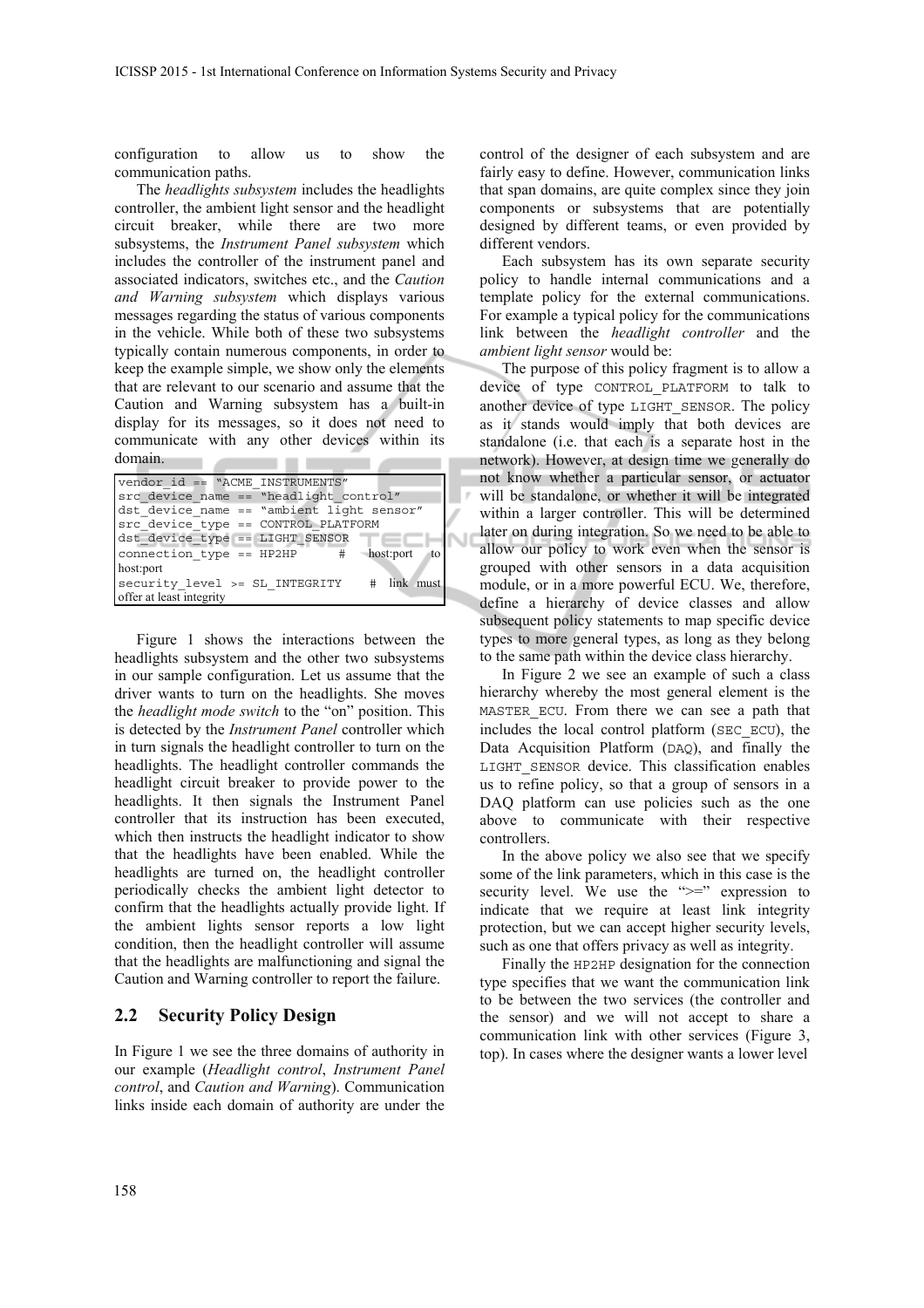

of security, she can specify that the particular pair of devices can utilize an existing communication link between, say, a data acquisition platform that the sensor has been integrated with a local control platform that the headlight controller has been integrated (Figure 3, bottom).

#### **2.3 Policy Refinement**

So far we have seen how policy can be defined at the designer level. We will now examine how the policy can be refined as we move to the integration and finally to the platform. In Table 1 we see how the terms of reference change between abstraction levels. In the design level we are dealing with a light sensor, while at the integration level we talk about a particular part, and at the platform level, about specific network addresses and ports. The objective of the policy framework is to maintain the security relationships even as the attributes themselves change

It is clear that we need to have some translation between the different levels, but we cannot simply rewrite the original policy credential as this would invalidate its digital signature. We therefore need separate credentials that map values, such as i\_src\_device\_type to p\_src\_addr from one level to the next. Being trust management credentials each one of them transfers trust to the "licensee" and is signed by the private key of the "authorizer".

Let us follow a connection request from the headlight controller to the ambient light sensor. This request contains all the names that appear in Table 1 and is signed with the private key of the initiator, which is in our case th e headlight controller. The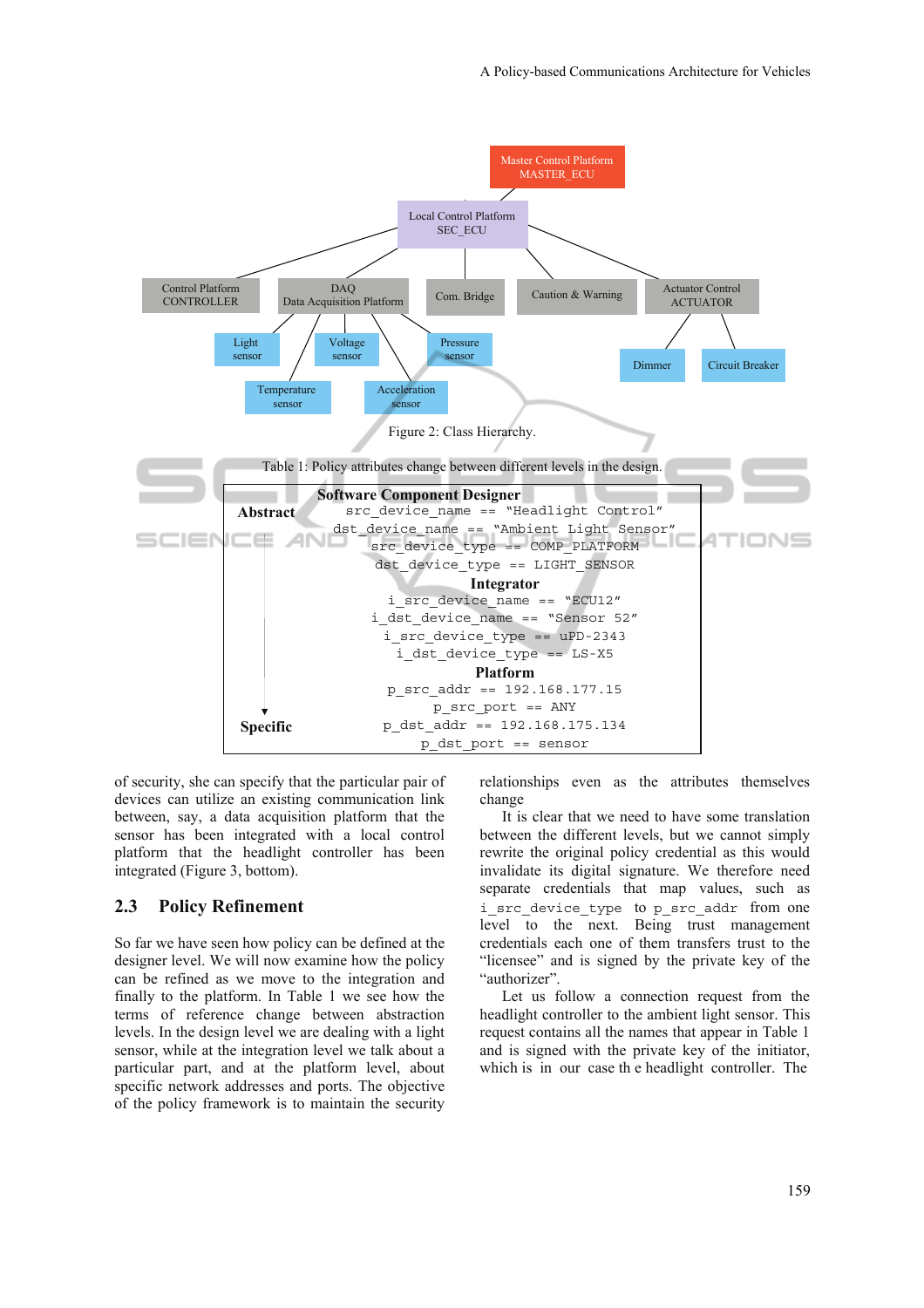

Figure 3: Communication links between components are implemented separately (top), and a single secure link combines all communications between components (bottom).

ambient light sensor trusts the public key of the designer, so for the request to be granted, a chain of trust, must be established from the key of the initiator to the key that the ambient light sensor trusts. To save space, in the following example we will only use one name from each level (src\_device\_type, i\_src\_device\_name, p\_src\_addr) although the actual credentials would need to include the full list to avoid errors.

The process starts when the headlight controller sends a request with the connection parameters for the secure IP connection (we use IPsec in our system):

| src device name                               |
|-----------------------------------------------|
| = "Headlight Control"                         |
| i src device name = "ECU12"                   |
| p src $addr = 192.168.177.15$                 |
| initiator key                                 |
| = headlight controller public key             |
| $\text{none} = \text{transaction identifier}$ |
| signed by                                     |
| = headlight controller private key            |

Note that the transaction identifier is used to prevent replay attacks and is generated by an initial challenge - response exchange between the two parties that wish to communicate. For this request to go through, we need to send the appropriate credentials.

a) the credential signed by platform designer:

| if (src device name                      |
|------------------------------------------|
| == "Headlight Control"                   |
| && i src device name == "ECU12"          |
| $&&p\text{ src } addr == 192.168.177.15$ |
| -> MAXTRUST                              |
| <b>LICENSEE</b>                          |
| $=$ headlight controller public key      |
| <b>AUTHORIZER</b>                        |
| = platform designer public key           |
| signed by                                |
| = platform designer private key          |

b) the credential signed by the integrator:

| if (src device name                       |
|-------------------------------------------|
| == "Headlight Control"                    |
| && i_src_device_name                      |
| $==$ "ECU12") -> MAXTRUST                 |
| LICENSEE = $platform$ designer public key |
| $AUTHORIZER = integrator public key$      |
| signed by = integrator private key        |
|                                           |

c) the credential signed by the designer:

| if (src device name                     |
|-----------------------------------------|
| == "Headlight Control"                  |
| ) -> MAXTRUST                           |
| LICENSEE = $integrator$ public key      |
| $AUTHORIZER = designer public key$      |
| signed by = <i>designer private key</i> |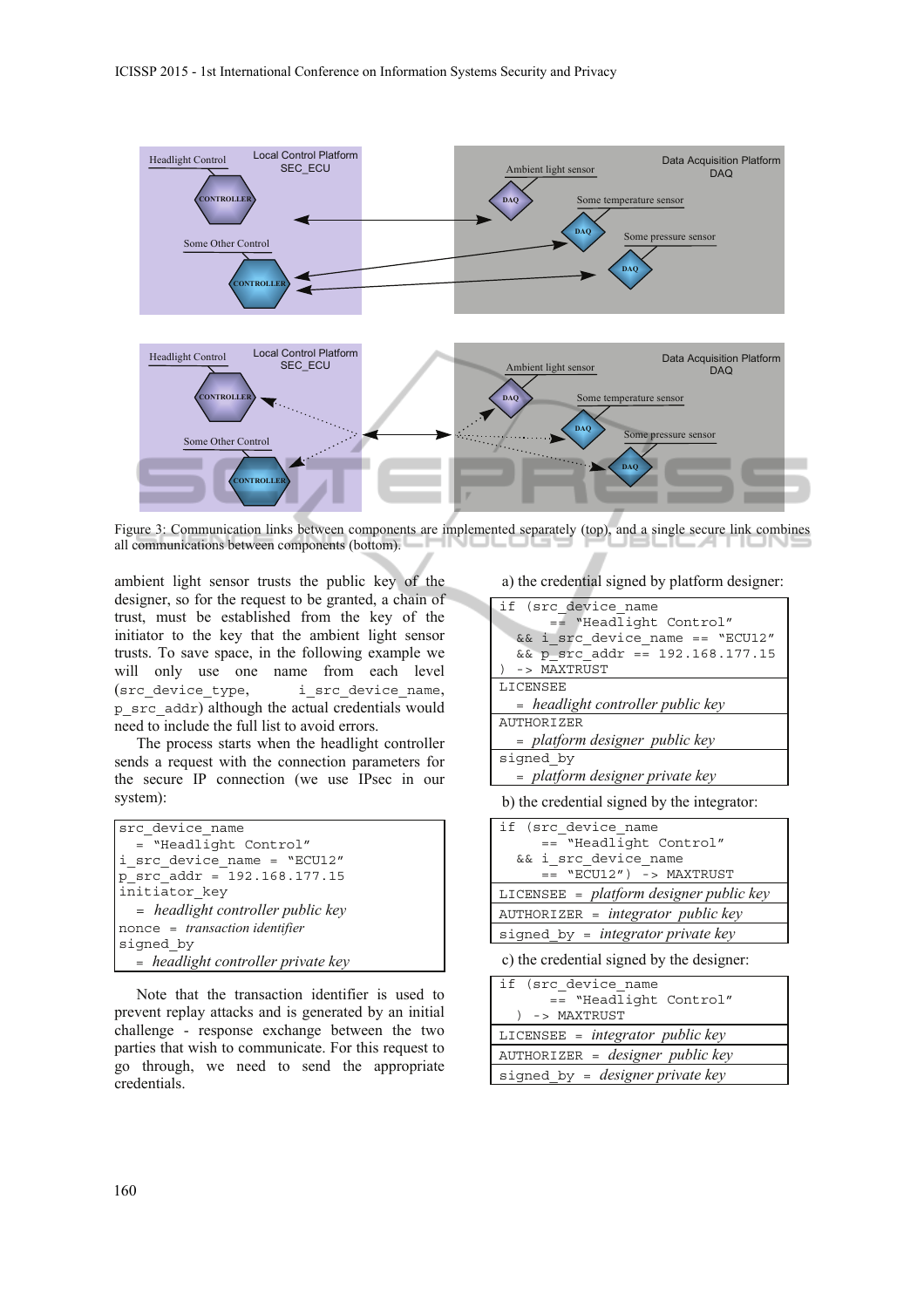By passing the request and the three credentials into the trust management evaluation engine, we get a MAXTRUST answer which indicates that the request should be approved. If however, any of the supplied arguments is different from the ones specified in any of the credentials, e.g. if the IP address is wrong, or the device name is ECU22 (rather than ECU12), then the evaluation will fail and the request will be denied. Adding additional names (e.g. link parameters, source IP address, etc.) tightens the conditions that will need to be satisfied (i.e. supplied in the initial request) for the request to be granted.

Note that at the abstract level the credentials are sparser, because the designer does not need to be concerned with platform details such as IP addresses and ports. These details are supplied later on, when, during the platform customization process, are assigned by the team responsible for configuring the components to the target hardware.

In the above example we have seen the case where the communication request is between components of the same designer. In cases where the communication needs to take place between components of different manufacturers we must establish a chain of trust between the key that the target trusts (that of its designer) and the key of the designer that created the component that initiates the connection request. This is done by providing a "bridging" credential such as:

| if (vendor id                           |
|-----------------------------------------|
| == "ACME INSTRUMENTS"                   |
| && src device name                      |
| == "Headlight Control"                  |
| && dst device name                      |
| == "Instrument Panel Control"           |
| && src device type                      |
| == CONTROL PLATFORM                     |
| && dst device type                      |
| == CONTROL PLATFORM                     |
| && connection type                      |
| $==$ HP2HP                              |
| && security level                       |
| >= SL INTEGRITY) -> MAXTRUST            |
| LICENSEE                                |
| - Headlight Control Designer public key |
| <b>AUTHORIZER</b>                       |
| = Instrument Panel Designer public key  |
| signed by                               |
| = Instrument Panel Designer private key |

This essentially confirms that the designer of the Instrument Panel Controller considers the Headlight Controller compatible with their system.

#### **3 ANALYSIS, FUTURE PLANS**

We implemented the above system on two singleboard computers running OpenBSD 4.8 , and a raspberry pi computer running FreeBSD 10.0- CURRENT (and later on the FIASCO microkernel) linked to the same Ethernet switch (see Figure 4).



We used the Keynote trust management framework (Blaze M. et al., 2001) for the policies. For our prototype we used IPsec for the implementation of the secure connections because it is already integrated with the Keynote system under OpenBSD. In environments where privacy is not required, the policies could be combined directly with the packet filtering and scheduling mechanisms. We have extended both the Keynote system to allow extensions to the credentials and the IPsec implementation to implement certain aspects of the API which allow a process to establish the necessary security associations so that it can initiate connection requests dynamically. A lot of this work benefit from earlier work on distributed Trust Management systems (Prevelakis V. et al., 2003) and (Miltchev S. et al., 2008).

A key concern is the overhead of performing multiple digital signature verifications, especially at system startup. Although a modern processor can cope with the load, we are looking into caching verified policy credentials so that once a credential has been verified, it is retained and can be loaded directly without signature verification.

We also would like to experiment with revocation of credentials. Typically, trust management credentials include expiration dates in the policy definition, so that they automatically expire after some appropriate time interval (short for high security, long for low security applications). While this convention may be used for some communications (e.g. links to or from hosts external to the vehicle), it cannot be used for the internal communications as it clearly inappropriate for use in